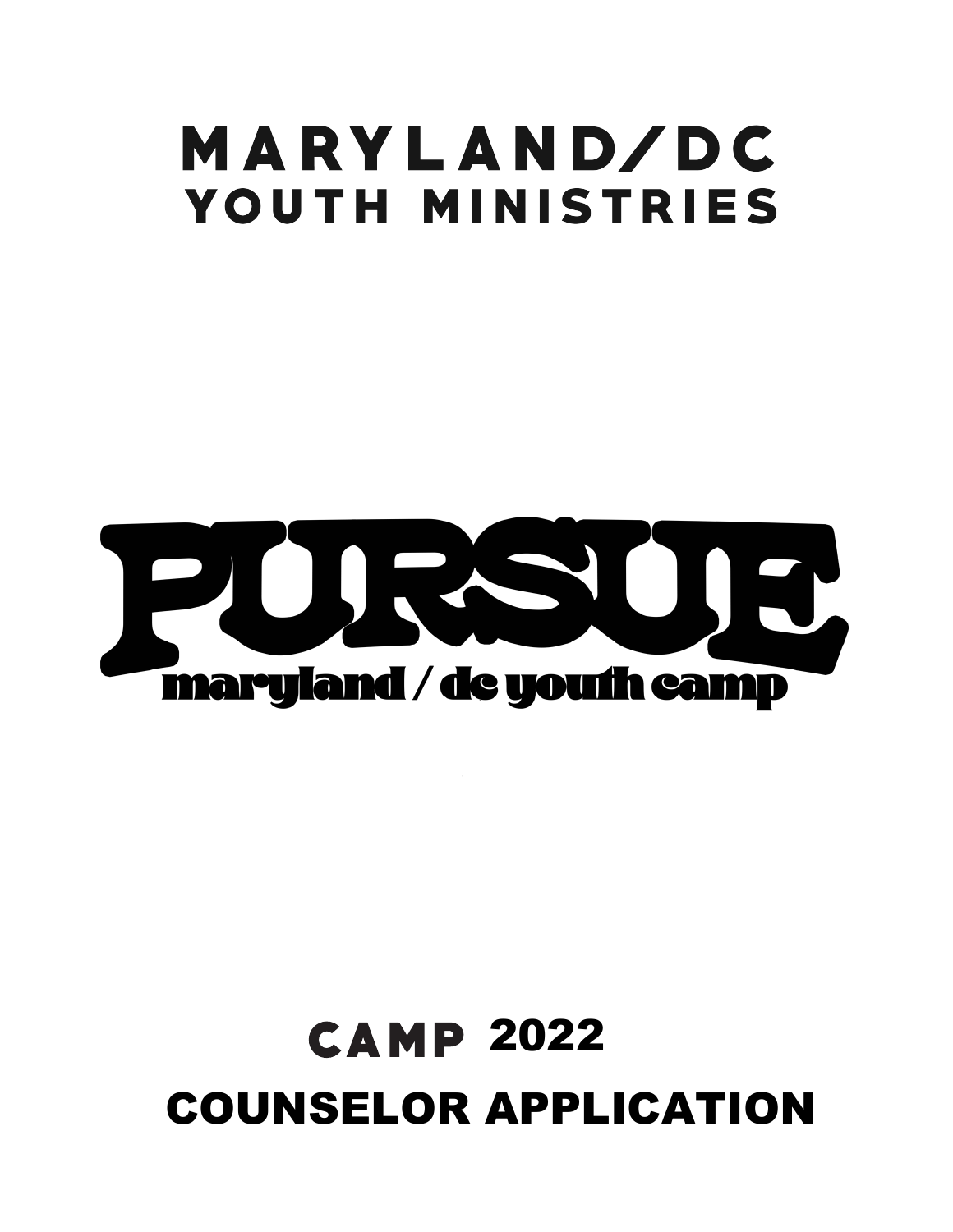## **Counselor** Application **(DUE MAY 15, 2022)**

\*\*We will be filling the necessary positions first before accepting additional staff. Once necessary positions are filled, we will **consider other applications on a first-come/first-serve basis. \*\***

|                                                                                                                                                                                                                                                                                                                                                                                                                                                                                                                                                                                                                                                                                                                                                                                                                                               |                                                                                                                                                                                                                                     | Today's Date: The Contract of the Contract of the Contract of the Contract of the Contract of the Contract of the Contract of the Contract of the Contract of the Contract of the Contract of the Contract of the Contract of |
|-----------------------------------------------------------------------------------------------------------------------------------------------------------------------------------------------------------------------------------------------------------------------------------------------------------------------------------------------------------------------------------------------------------------------------------------------------------------------------------------------------------------------------------------------------------------------------------------------------------------------------------------------------------------------------------------------------------------------------------------------------------------------------------------------------------------------------------------------|-------------------------------------------------------------------------------------------------------------------------------------------------------------------------------------------------------------------------------------|-------------------------------------------------------------------------------------------------------------------------------------------------------------------------------------------------------------------------------|
| <b>Worker's Information:</b>                                                                                                                                                                                                                                                                                                                                                                                                                                                                                                                                                                                                                                                                                                                                                                                                                  |                                                                                                                                                                                                                                     |                                                                                                                                                                                                                               |
| First Name: <u>Name: Alexander School and Taures and Last Name:</u> Name: <u>Name: Alexander School and Taures and Taures and Taures and Taures and Taures and Taures and Taures and Taures and Taures and Taures and Taures and Taur</u>                                                                                                                                                                                                                                                                                                                                                                                                                                                                                                                                                                                                     |                                                                                                                                                                                                                                     |                                                                                                                                                                                                                               |
| Are you at 21 years old?<br>Yes / No                                                                                                                                                                                                                                                                                                                                                                                                                                                                                                                                                                                                                                                                                                                                                                                                          |                                                                                                                                                                                                                                     |                                                                                                                                                                                                                               |
| (It is our District Policy that each Monitor is at least 21 years old.)                                                                                                                                                                                                                                                                                                                                                                                                                                                                                                                                                                                                                                                                                                                                                                       |                                                                                                                                                                                                                                     |                                                                                                                                                                                                                               |
| (Please include nouse and/or apt. number)                                                                                                                                                                                                                                                                                                                                                                                                                                                                                                                                                                                                                                                                                                                                                                                                     |                                                                                                                                                                                                                                     |                                                                                                                                                                                                                               |
|                                                                                                                                                                                                                                                                                                                                                                                                                                                                                                                                                                                                                                                                                                                                                                                                                                               |                                                                                                                                                                                                                                     |                                                                                                                                                                                                                               |
|                                                                                                                                                                                                                                                                                                                                                                                                                                                                                                                                                                                                                                                                                                                                                                                                                                               | <b>Example 2</b> in the state of the state of the state of the state of the state of the state of the state of the state of the state of the state of the state of the state of the state of the state of the state of the state of |                                                                                                                                                                                                                               |
|                                                                                                                                                                                                                                                                                                                                                                                                                                                                                                                                                                                                                                                                                                                                                                                                                                               |                                                                                                                                                                                                                                     |                                                                                                                                                                                                                               |
| Have you ever been convicted of or pleaded guilty to a crime other than traffic violations? _______ (Y/N)<br>If yes, please explain. Attach a separate page, if necessary.                                                                                                                                                                                                                                                                                                                                                                                                                                                                                                                                                                                                                                                                    |                                                                                                                                                                                                                                     |                                                                                                                                                                                                                               |
|                                                                                                                                                                                                                                                                                                                                                                                                                                                                                                                                                                                                                                                                                                                                                                                                                                               |                                                                                                                                                                                                                                     |                                                                                                                                                                                                                               |
| Have you ever been convicted of or pleaded guilty to child abuse or a crime involving actual or attempted sexual<br>molestation of a minor? _________(Y/N) If yes, please explain. Attach a separate page, if necessary.<br>Once your application is received, it will then be considered by the Maryland/DC Youth Ministries Leadership. You will receive a call or email confirming that<br>you have been selected. Please do not show up expecting to work if you have not received a confirmation call or email.<br>*** By signing below, you agree to follow all camp rules (next page) and guidelines, commit to any prerequisite training and/or expectations, and support and<br>abide by all rules, showing a spirit of obedience and cooperation at all times. You also agree that you are willing to do whatever needs to be done. |                                                                                                                                                                                                                                     |                                                                                                                                                                                                                               |
| (Worker's Signature)                                                                                                                                                                                                                                                                                                                                                                                                                                                                                                                                                                                                                                                                                                                                                                                                                          | (Date)                                                                                                                                                                                                                              |                                                                                                                                                                                                                               |
| All camp staff are required to have the signature of his/her pastor. All camp <code>staff</code> must be a member of the UPCI and approved first by a<br>UPCI pastor. The pastor's signature signifies that the pastor has read this form, the pastor recommends and supports the COUNSelor for<br>Camp 2022, and the pastor has given Maryland/DC Youth Ministries permission to contact the person.                                                                                                                                                                                                                                                                                                                                                                                                                                         |                                                                                                                                                                                                                                     |                                                                                                                                                                                                                               |
| (Pastor's Name)                                                                                                                                                                                                                                                                                                                                                                                                                                                                                                                                                                                                                                                                                                                                                                                                                               | (Church Name)                                                                                                                                                                                                                       |                                                                                                                                                                                                                               |
| (Pastor's Signature)                                                                                                                                                                                                                                                                                                                                                                                                                                                                                                                                                                                                                                                                                                                                                                                                                          | (Date)                                                                                                                                                                                                                              |                                                                                                                                                                                                                               |
|                                                                                                                                                                                                                                                                                                                                                                                                                                                                                                                                                                                                                                                                                                                                                                                                                                               | <b>PREFERRED:</b> Scan your signed application and email it to<br>Hyphen Director, Candise Hill, hill.candise@gmail.com                                                                                                             |                                                                                                                                                                                                                               |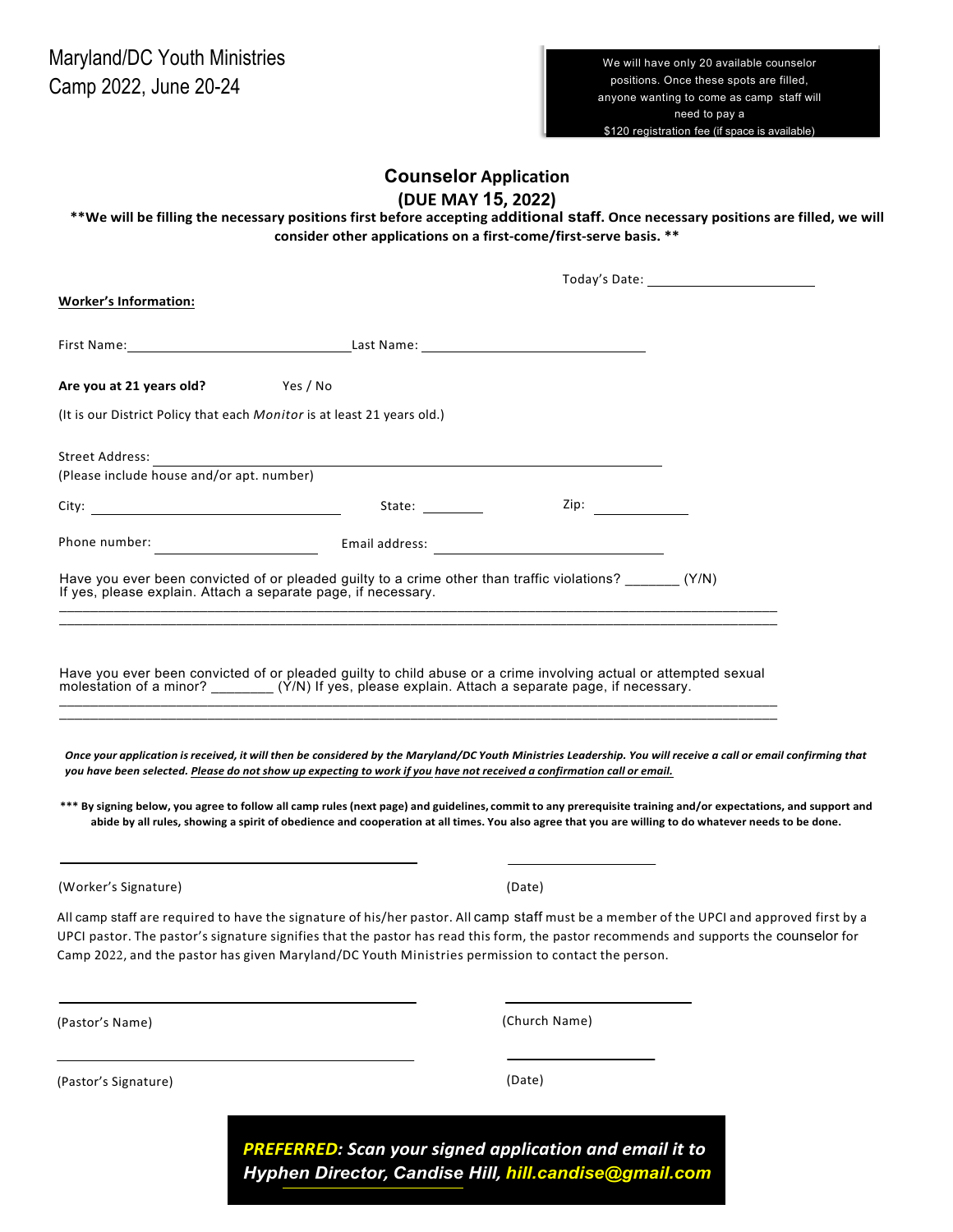## **Camp Counselor Application**

## **Maryland/DC Youth Camp 2022 Rules**

During all scheduled camp functions and throughout the duration of camp from orientation to departure, all persons are under the jurisdiction of camp rules. This applies to all daytime, evening, and overnight guests. **Submission of a** *camp* registration form, signed by a UPCI pastor, indicates the camper has read the rules and pledges to abide by *the rules.*

- 1. Campers will respectfully obey any reasonable request of camp staff workers at all times.
- 2. Campers are expected to participate in all camp activities as set forth during camp orientation.
- 3. Any camper who damages any property will be responsible for the cost of that damage.
- 4. Campers will remain on the campgrounds at all times.
- 5. Campers who drive will surrender their keys to the camp principal at time of registration. Campers should pick up their keys from the camp principal Friday morning at departure time, 1:00 pm.
- 6. Male and female campers at no time are permitted to be alone or to touch.
- 7. Campers will obey the off-limits rules at all times. (Any facilities and/or properties deemed off-limits by camp staff.)
- 8. There will be no visitation of the dorms of the opposite gender.
- 9. Campers will maintain a neat and clean dorm room at all times.
- 10. No alcohol, tobacco, or other controlled substances will be permitted.
- 11. Prior to departure, campers must check with head counselor for room inspections. Dorm rooms must be cleaned and approved by the dorm monitor prior to checking out.
- 12. All registered campers must stay in the dorm under the supervision of a counselor on designated times.
- 13. Only registered **Maryland/DC Youth Ministries** campers will be permitted to participate in camp activities to include meals, recreation, and campers vs. staff events. There will be no exceptions to this rule.
- 14. Cell phones will not be allowed **for any purpose** during service times. We encourage all students to bring their Bible and a notepad to all sessions for notetaking. *Any cell phone spotted during service will be taken until the end of the week.*
- 15. All medication must be turned into the nursing staff. Any medication found will be turned into nursing staff.
- 16. No camper is to be in a dorm alone. If you find yourself alone, please find a counselor or camp staff immediately.
- 17. Campers at no time should take another campers property

**Girls Dress Code:** No low-cut blouses or low-cut dresses. Skirts must be below the knees; slits may not reach above the knee. No see-through blouses or dresses. No cap sleeves. No jewelry (earrings, bracelets, or necklaces). No gauchos, pants, culottes, or shorts will be permitted. Shorts may be worn under a skirt for recreational activities. No make-up is to be worn. Shirts with print on them will be subject to censorship by the staff. No tight fitting clothing that immodestly exposes the shape of the body.

**Guys Dress Code:** No baggy pants dropped on the hip. No skin-tight jeans or shirts. No chains hanging from belts or pockets. No jewelry (earrings, bracelets, or necklaces). No facial hair; young men must have a regular haircut—one that is off the collar and ears. No tank tops, see-through t-shirts, muscle shirts, or shorts of any kind will be permitted. Shirts with print on them will be subject to censorship by the staff. No tight fitting clothing that immodestly exposes the shape of the body.

\*\* Signing below indicates that you have read these rules and will abide by/support enforcement of them.